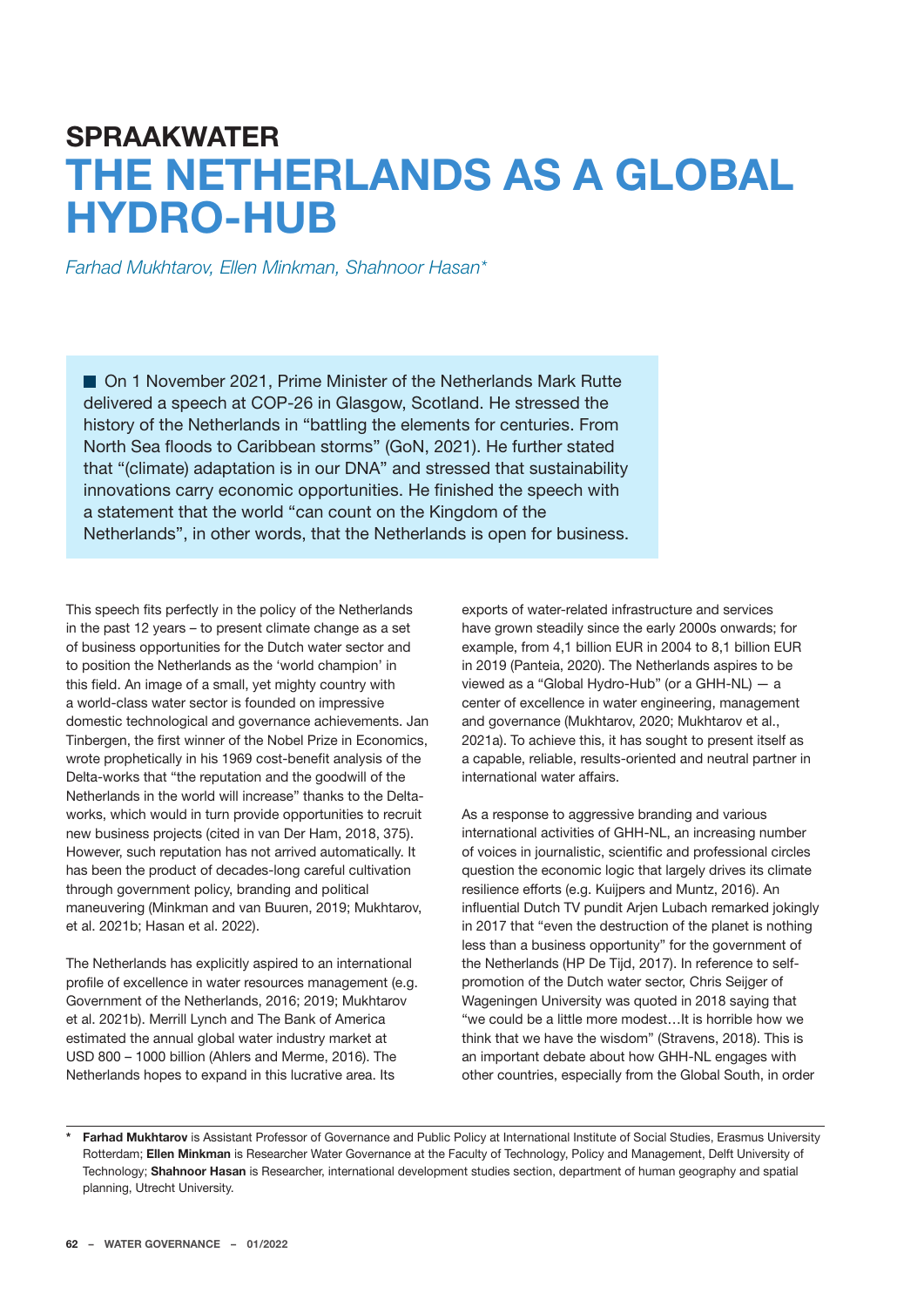to advance the Netherlands' trade aspirations, achieve geopolitical objectives and promote climate resilience at once.

Critical voices at home and abroad have already harmed the global reputation of the Netherlands as it risks to acquire the image of a "climate-profiteer" (e.g. Corder, 2017; Colven, 2017). It is hence imperative in our view to have an open and inclusive conversation on how the Netherlands has engaged in climate resilience efforts internationally and where improvements are necessary.

Building on our recent work with regard to international branding, transfer and translation of water governance expertise from the Netherlands to countries in the Global South such as Bangladesh, Indonesia and Vietnam, we have identified six key narratives that actors engaged in branding GHH-NL have created and persistently repeated across various venues. These narratives are as follows:

- **1** 'GHH-NL offers **unique** historically contingent expertise that is not available elsewhere'
- **2** 'The past and present domestic achievements of GHH-NL avail it with expertise that is **universally relevant**, also in diverging socio-economic, cultural and geographical contexts'
- **3** 'GHH-NL provides well-articulated **technocratic and apolitical** solutions'
- **4** 'GHH-NL can secure **win-win outcomes** where client needs and Dutch interests complement each other'
- **5** 'The **demand** for GHH-NL expertise is **natural** as countries approach the Netherlands for help themselves'
- **6** 'The Dutch water sector is **a tight homogenous community** with the same goals, vision, and approach to solving water challenges.'

These key narratives serve the creation of a hegemonic discourse of the Netherlands as a "water country" capable and willing to engage internationally and that seeks its own benefits. These statements are carefully crafted, strategic representations of the Netherlands. They are discursively and linguistically constructed by marketing and communications experts, repeated and advanced in various venues domestically and internationally, and carry significant material effects in a myriad of water-related projects where GHH-NL works. These narratives matter – they legitimize an industry that has collectively earned 8,9 billion EUR in gross added value in 2019 (Panteia, 2020).

## **Some Points for Discussion**

Our research points to the dangers of "over-selling" the Netherlands globally as a GHH. In lieu of conclusion, we would hence like to advance a few suggestions that may encourage the debate among water professionals on the pages of this magazine and broader.

- **1** The Netherlands can be more nuanced in branding itself and should avoid claiming universal relevance of its water management expertise;
- **2** The Netherlands should cultivate long-term trust and relationships and avoid short-term pursuit of profits solely based on commercial bottom-lines;
- **3** The Netherlands should listen to local partners from client-countries, including communities they serve. At the same time, the policy-makers in The Hague may benefit from open dialogues with experts from the Netherlands and abroad on the ground, in the embassies and at the operational level of private companies engaged in water projects internationally;
- **4** The Netherlands should acknowledge its interest and avoid the language of "neutrality". In cases of conflicts between client-interests and commercial interests of GHH-NL, some procedure should be in place to regulate actions;
- **5** Revisit, rethink and re-brand what the GHH-NL understands and promotes as positive impacts of its expertise internationally. There is growing evidence of a mismatch between perceptions of climate resilience and development by the by the actors from the Netherlands and those of the governments and local communities in the Global South. A deeper and more open conversation on these fundamental issues is required for a sustained success.

The topic of this essay is sensitive as it touches upon both national and professional identities of the Dutch, expertise in water management, money, and different framings of climate change and resilience. There are many good-hearted and highly competent professionals working in the sector, who seek to achieve real and sustained impact for a better world. Making the work of diplomats, managers, communication experts and politicians explicit in branding, negotiations and management of GHH-NL's activities is very important (Hasan et al. 2019; 2020). At the same time, it is important to resist the temptation to see this often altruistic work in separation from advancing political and economic agenda of the Netherlands (Raev & Minkman, 2020; Mukhtarov et al. 2021b). How to combine multiple objectives, motivations and impacts remains an important question. We hope than an open debate will follow on the subject on the Netherlands as a preeminent global water policy actor and its roles and responsibilities globally.